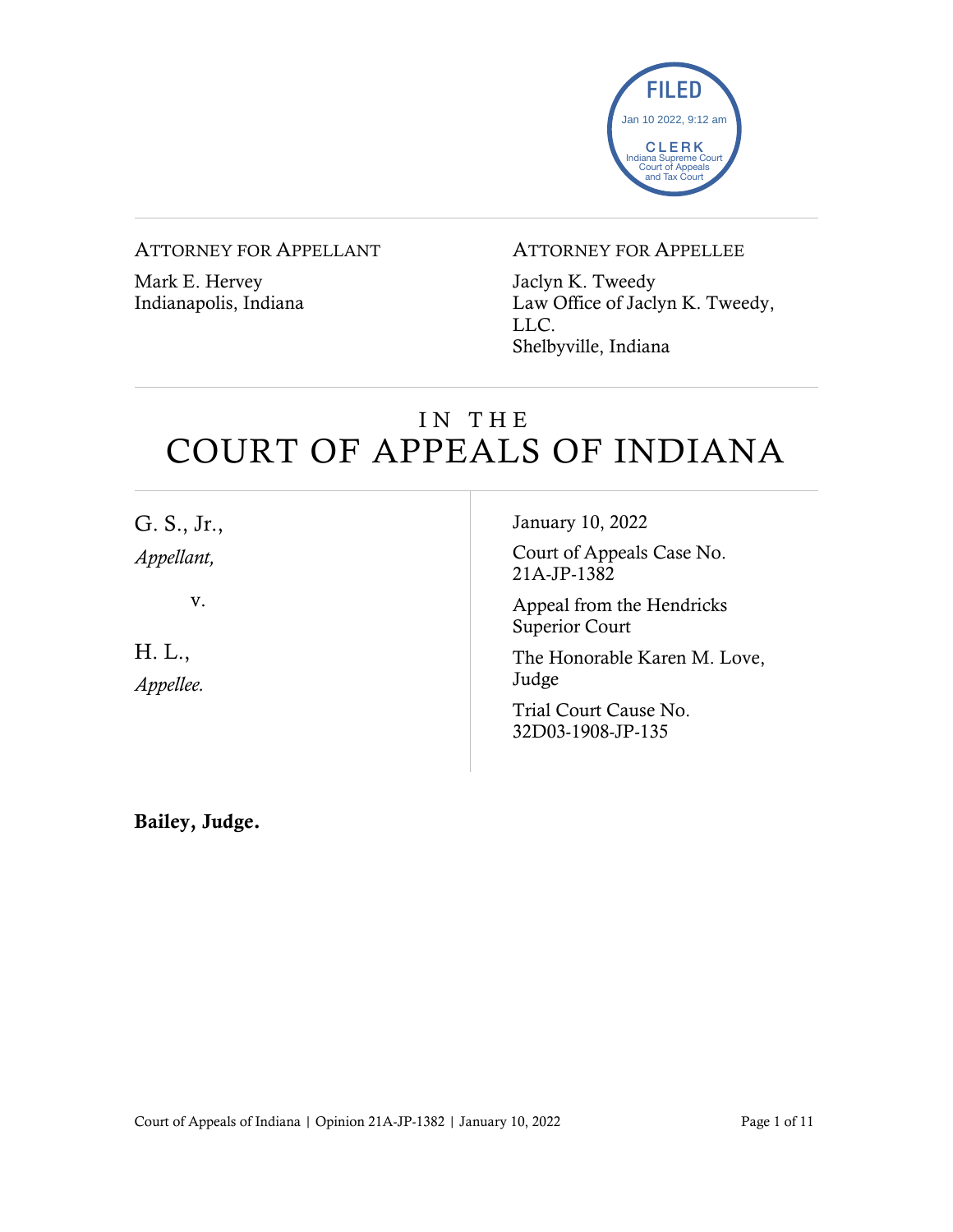### Case Summary

[1] G.S., Jr. ("Father") appeals an order granting A.L. ("Stepfather") sole legal and primary physical custody of J.S. ("Child"), who was born to H.L. ("Mother"), Stepfather's ex-wife. We affirm.

### Issues

- [2] Father presents two issues for review:
	- I. Whether there is sufficient evidence to rebut the presumption that the best interests of Child require his placement with a biological parent as opposed to a de facto custodian; and
	- II. Whether the trial court failed to engage in an appropriate analysis of the best interests of Child.

## Facts and Procedural History

[3] Mother and Stepfather were married and had a child, D.L. They divorced and Mother moved in with Father. In 2012, Child was born and Father executed a paternity affidavit at the hospital acknowledging that he is Child's biological father. Shortly thereafter, Mother and Father ended their relationship and Father moved out of the shared residence. Father saw Child on a few occasions within a "couple of weeks" in 2012 and also exercised parenting time for approximately one and one-half months in 2014. (Tr. Vol. II, pg. 16.)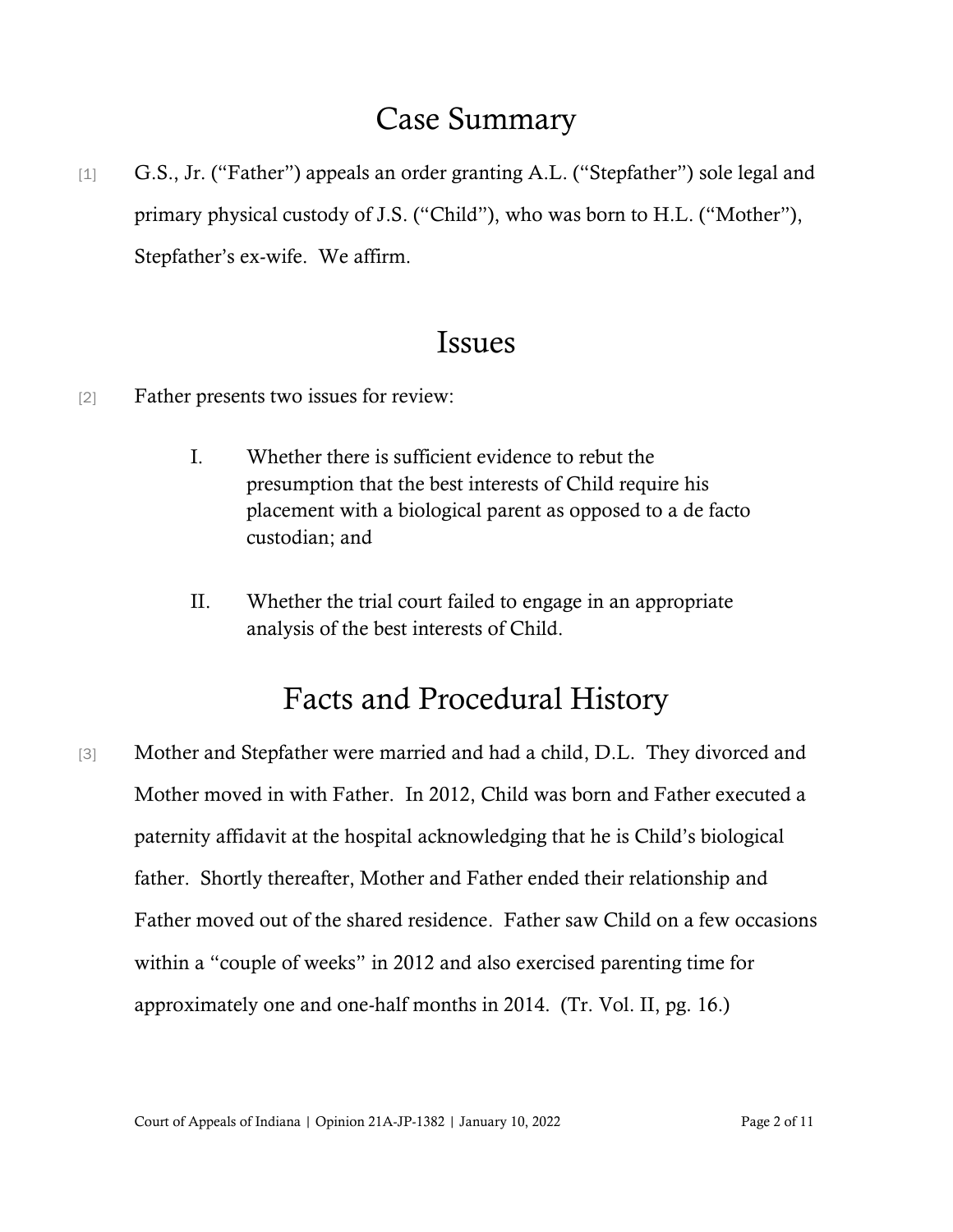- [4] Meanwhile, Stepfather met Child when Stepfather came to Mother's residence to pick up D.L. for parenting time. Stepfather soon decided to "take [Child] under his wing" and bring Child along with D.L. for parenting time. (*Id.* at 53.) Mother and Stepfather decided to reconcile and live together when Child was less than one year old. When Mother moved out in 2017, Child and D.L. remained with Stepfather. With the exception of eight weeks when Child was in his maternal grandmother's home, Child has lived with Stepfather continuously since late 2012.
- [5] In 2019, a division of the Indiana Department of Child Services ("DCS") investigated Mother upon allegations that she had provided marijuana to D.L., who was then a teenager, and had personally used illegal substances. Mother admitted that she had used methamphetamines and provided marijuana to D.L. As part of an informal adjustment, Mother agreed that Stepfather would retain custody of Child.
- [6] DCS contacted Father, as he had been identified by Mother as Child's biological parent. Paternity testing was conducted, confirming Father's parentage, and Father began to exercise regular parenting time with Child. On August 26, 2019, Mother petitioned the trial court for an order to "Maintain Status Quo" with respect to Child's custody. (App. Vol. II, pg. 19.) A guardian ad litem was appointed on November 13, 2019. The trial court entered orders regarding interim parenting time for Mother and Father while Child remained in Stepfather's custody.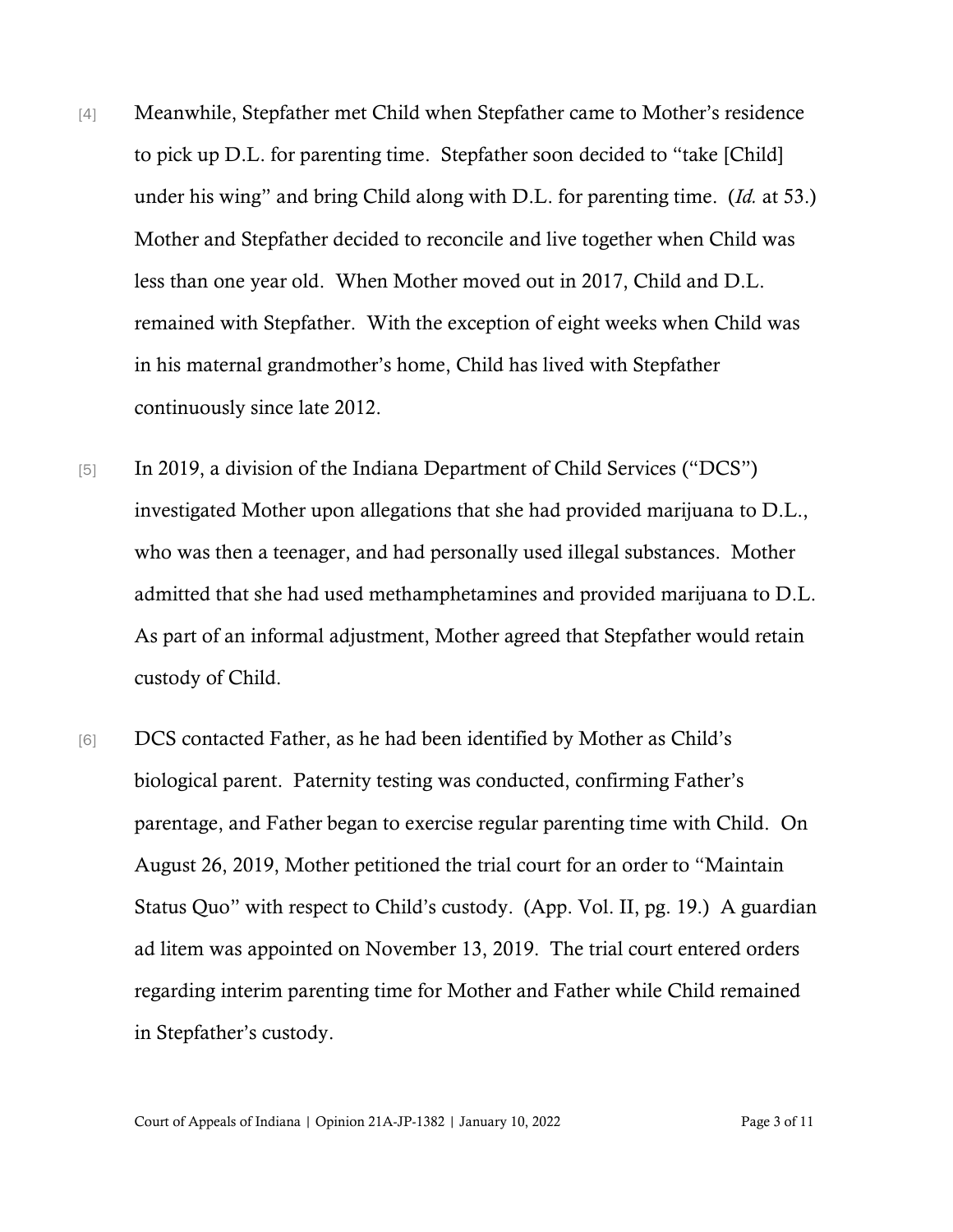- [7] A final hearing to determine child custody, parenting time, and child support was held on May 18, 2021. Father and Stepfather each sought custody of Child; Mother did not. Mother testified that she had achieved sobriety but believed it to be in Child's best interests to remain with Stepfather and D.L. The guardian ad litem recommended custody be awarded to Stepfather. Father and his wife testified, describing Child's positive adjustment in their family, which included Child's two older half-siblings.
- [8] On June 9, 2021, the trial court entered an order awarding Stepfather legal and physical custody of Child, with Mother and Father each having substantial, unsupervised parenting time. 1 Mother and Father were each ordered to begin providing child support for Child's benefit. Father now appeals.

## Discussion and Decision

#### Standard of Review

[9] The trial court entered an order consisting of sixty-two paragraphs, some of which are factual findings and some of which are legal conclusions. Where an action is "tried upon the facts without a jury," the trial court is obligated to enter special findings and conclusions upon a party's "written request ... prior to the admission of evidence." Ind. Trial Rule 52(A). Here, no such written request was made; thus, although the court ultimately entered special findings

 $1$  Mother and Father were to alternate weekends with Child. By agreement of the parties, school breaks were divided in thirds. Holidays with Child were to be rotated among the three adults.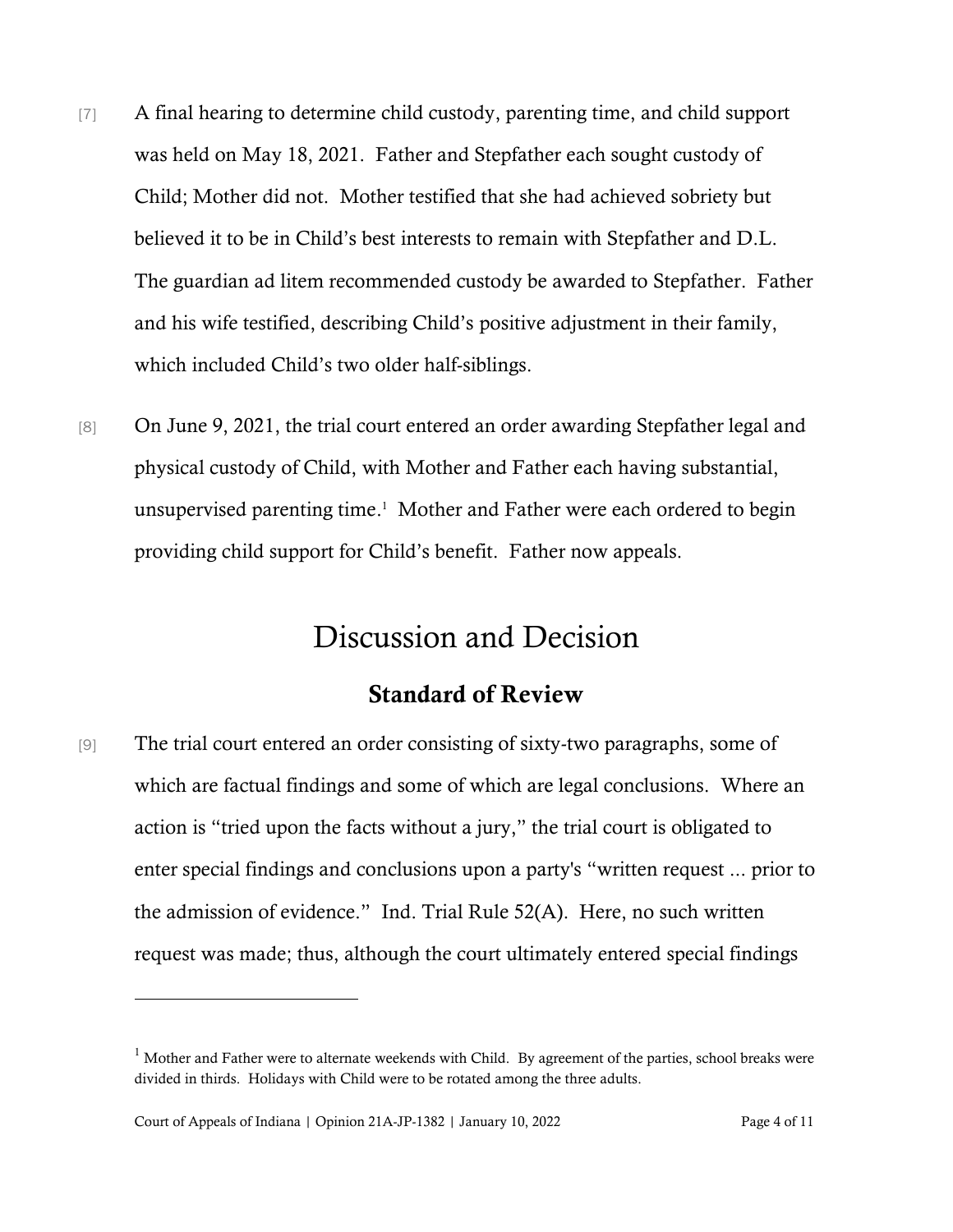and conclusions, it was not obligated to do so. In such instances, we regard the trial court's findings as sua sponte findings, *see Faver v. Bayh*, 689 N.E.2d 727, 730 (Ind. Ct. App. 1997), and apply a two-tiered standard of review to any issue covered by the findings, *Steele-Giri v. Steele*, 51 N.E.3d 119, 123 (Ind. 2016). That is, we look to "whether the evidence supports the findings, and whether the findings support the judgment." *Id.* "Any issue not covered by the findings is reviewed under the general judgment standard, meaning a reviewing court should affirm based on any legal theory supported by the evidence." *Id*. at 123– 24.

[10] In conducting our review, we "consider only the evidence and reasonable inferences that are most favorable to the judgment," *In re V.A.*, 51 N.E.3d 1140, 1143 (Ind. 2016), giving "due regard ... to the opportunity of the trial court to judge the credibility of the witnesses," T.R. 52(A). Moreover, we "shall not set aside the findings or judgment unless clearly erroneous." *Id.* A trial court's findings are clearly erroneous when the record contains no facts to support them either directly or by inference; a judgment is clearly erroneous if it applies the wrong legal standard to properly found facts. *Town of Fortville v. Certain Fortville Annexation Territory Landowners*, 51 N.E.3d 1195, 1198 (Ind. 2016). Ultimately, we will reverse only upon a showing of clear error: "that which leaves us with a definite and firm conviction that a mistake has been made." *Egly v. Blackford Cty. Dep't of Pub. Welfare*, 592 N.E.2d 1232, 1235 (Ind. 1992).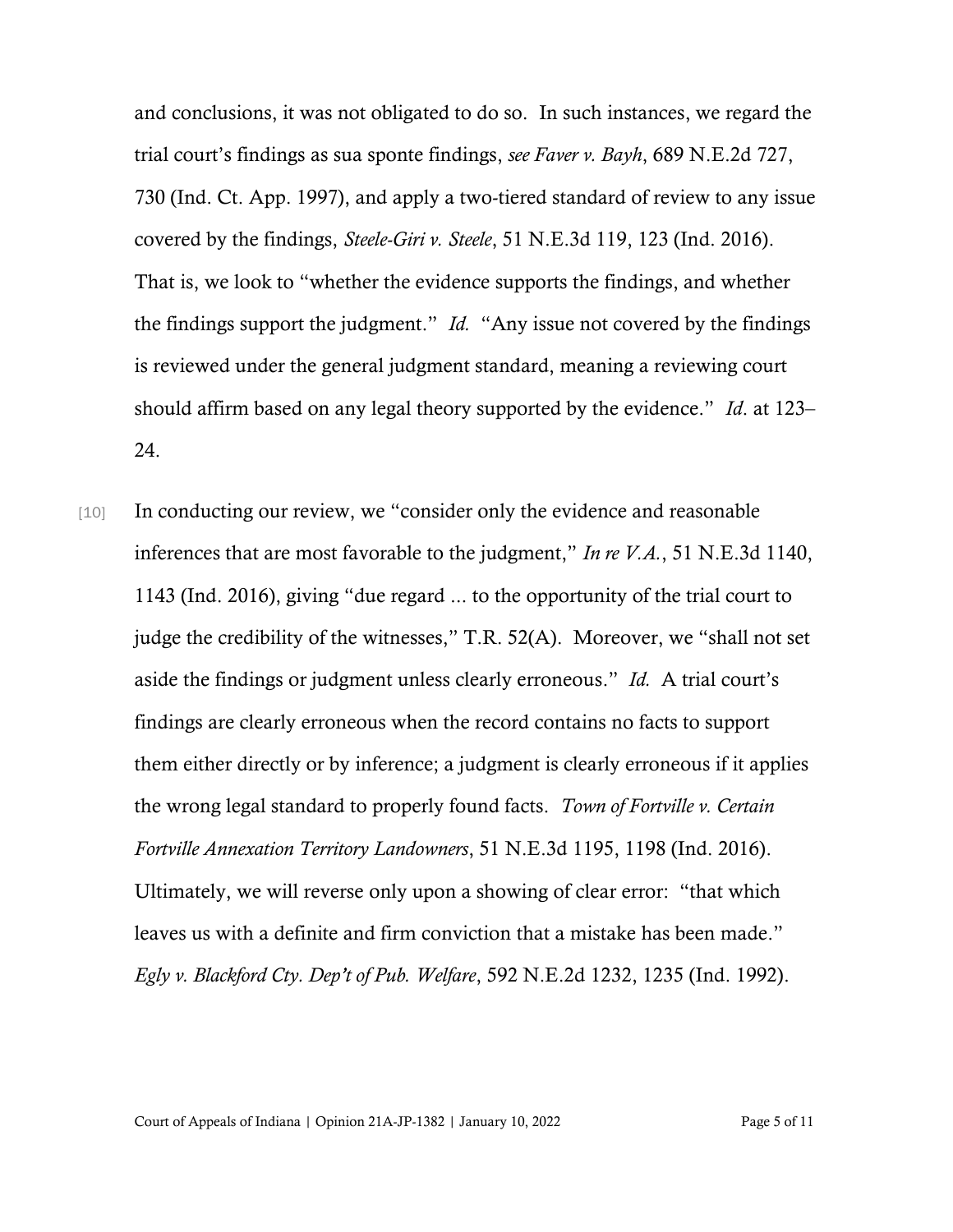#### Sufficiency of the Evidence

[11] "Child custody determinations fall squarely within the discretion of the trial court and will not be disturbed except for an abuse of discretion," which occurs when the trial court's decision is against the logic and effect of the facts and circumstances before it, or the reasonable inferences to be drawn therefrom. *In re B.H.*, 770 N.E.2d 283, 288 (Ind. 2002).

> [B]efore placing a child in the custody of a person other than the natural parent, a trial court must be satisfied by clear and convincing evidence that the best interests of the child require such a placement. The trial court must be convinced that placement with a person other than the natural parent represents a substantial and significant advantage to the child.

*Id*.

[12] In making its determination, the trial court is not limited to specific criteria, although "evidence establishing the natural parent's unfitness or acquiescence, or demonstrating that a strong emotional bond has formed between the child and the third person, would of course be important." *Id*. Furthermore, the presumption in favor of the natural parent will not be overcome merely because a third party could provide better things in life for the child. *Id*. Moreover, a trial court's "generalized finding" is inadequate to support a determination that "placement other than with the natural parent is in a child's best interests." *Id*. Rather, the trial court must make "detailed and specific findings." *Id*. Whether the presumption is overcome ultimately "falls within the sound discretion of our trial courts, and their judgments must be afforded deferential review." *Id*.;

Court of Appeals of Indiana | Opinion 21A-JP-1382 | January 10, 2022 Page 6 of 11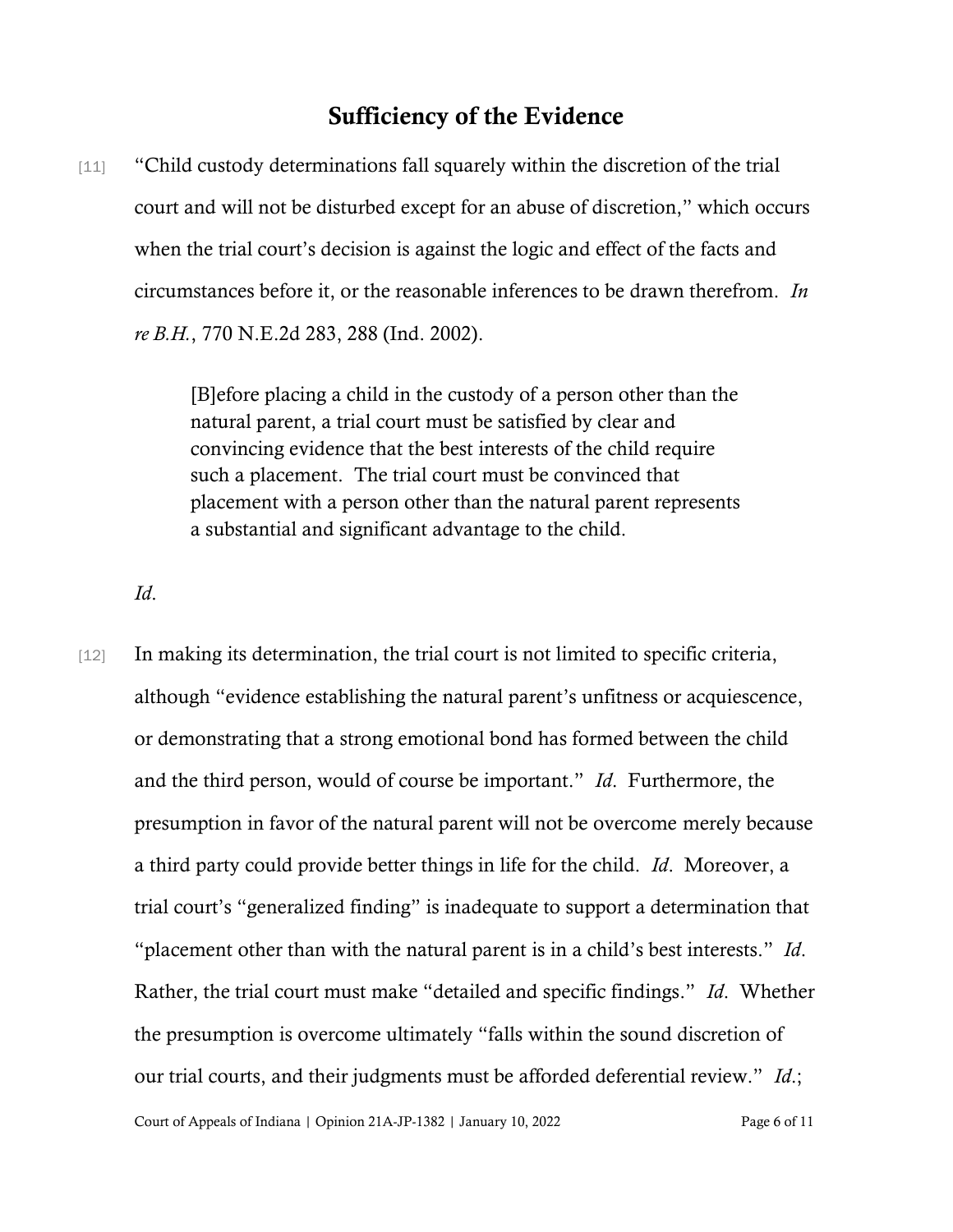*see also Steele-Giri*, 51 N.E.3d at 124 (acknowledging the "well-established preference in Indiana" for giving deference to trial judges in family matters).

- [13] Here, the trial court entered thorough findings concerning its decision to place Child with Stepfather, including findings that "Father exercised no parenting time and had no contact with Mother or the Child from late 2014 through late 2019"; "from summer 2017 until this action was filed in August 2019, the Child resided with Stepfather the majority of the time, with Mother only exercising weekend parenting time with the Child and Father exercising no parenting time with the Child"; "from summer 2017 until this action was filed, Stepfather provided for the Child's housing, food, clothing, and medical expenses and tended to the Child's educational needs [and] neither Mother nor Father provided Stepfather any financial assistance during this time period"; "Father's long acquiescence and voluntary relinquishment of the Child has led to Stepfather becoming the de facto custodian of the Child"; "the lives and affections of the Child and Stepfather are completely interwoven"; and "a strong emotional bond has formed between the Child and Stepfather." Appealed Order at 2-4. The trial court further found that severing the custodial relationship "would seriously mar and endanger the future happiness of the Child." *Id.* at 4.
- [14] The evidence indicates that Stepfather has been the stabilizing force in Child's life for many years during Father's absence and Mother's struggles. By all accounts, these years of stability have permitted Child to forge a strong bond with D.L. and with Stepfather. The guardian ad litem opined that, although

Court of Appeals of Indiana | Opinion 21A-JP-1382 | January 10, 2022 Page 7 of 11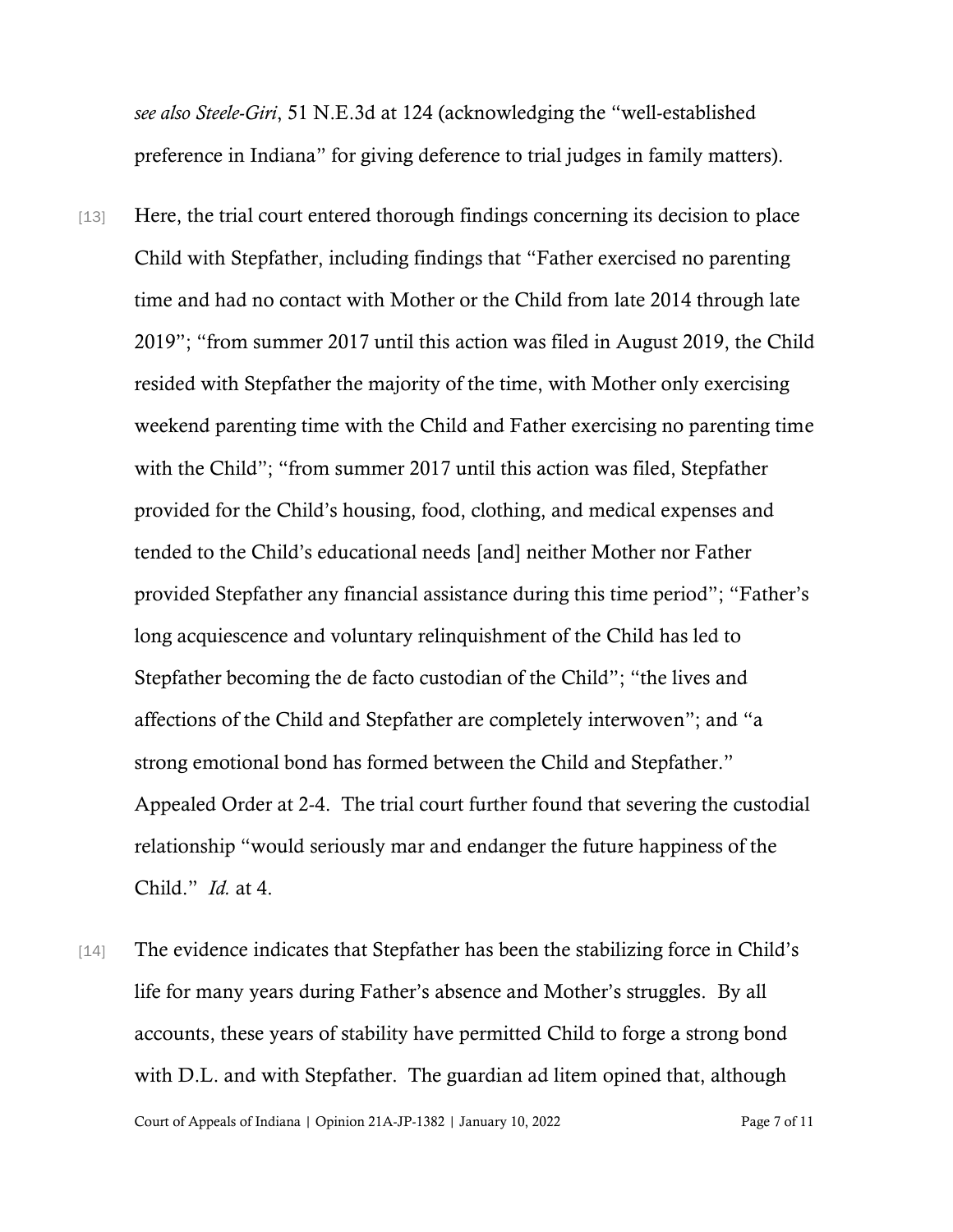Child was developing a continually growing bond with Father, it would be "difficult" for him to leave Stepfather's custody. (Tr. Vol. II, pg. 6.) She based her concern upon Child's emotional attachment to Stepfather and "the time frame," observing that Father was "not part of the day-to-day for a long time." (*Id.* at 12, 15.) Mother testified that Child was thriving in his current environment and she believed he would be "better off" to remain with his stepfather, his half-brother, and his school. (*Id.* at 23.) Stepfather testified that he had previously allowed Child's grandmother to care for Child on a full-time basis, but after a few weeks, Child's grandmother called to opine that the arrangement "was doing more damage than good." (*Id.* at 54.) Stepfather testified that his wife works in the cafeteria at Child's school and has a completely compatible schedule with that of Child. As a town employee, Stepfather has frequently stopped in the school to have lunch or connect with Child.

[15] We accordingly conclude that there is evidence sufficient to overcome the presumption in favor of Father.

#### Best Interests

[16] Here, the trial court found Stepfather to be Child's de facto custodian. Indiana Code Section 31-14-13-2.5(d) provides: "The court shall award custody of the child to the child's de facto custodian if the court determines that it is in the best interests of the child." According to Father, "after finding that Mother and Stepfather overcame the presumption in favor of Father by clear and convincing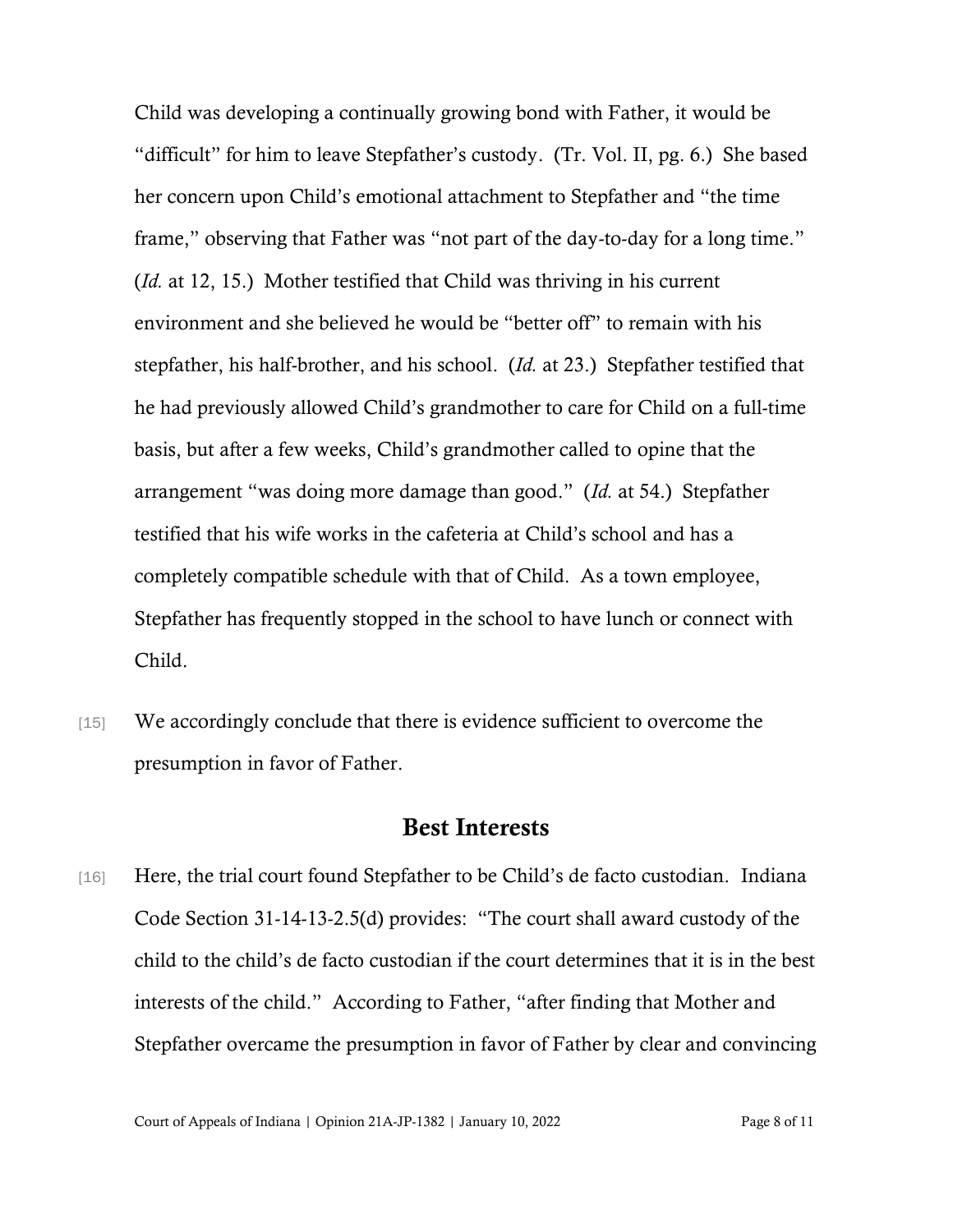evidence, the trial court failed to properly engage in a general 'best interests' analysis." Appellant's Brief at 13.

[17] Indiana Code Section 31-14-13-2 provides:

The court shall determine custody in accordance with the best interests of the child. In determining the child's best interests, there is not a presumption favoring either parent. The court shall consider all relevant factors, including the following:

(1) The age and sex of the child.

(2) The wishes of the child's parents.

(3) The wishes of the child, with more consideration given to the child's wishes if the child is at least fourteen (14) years of age.

(4) The interaction and interrelationship of the child with:

(A) the child's parents;

(B) the child's siblings; and

(C) any other person who may significantly affect the child's best interest.

(5) The child's adjustment to home, school, and community.

(6) The mental and physical health of all individuals involved.

(7) Evidence of a pattern of domestic or family violence by either parent.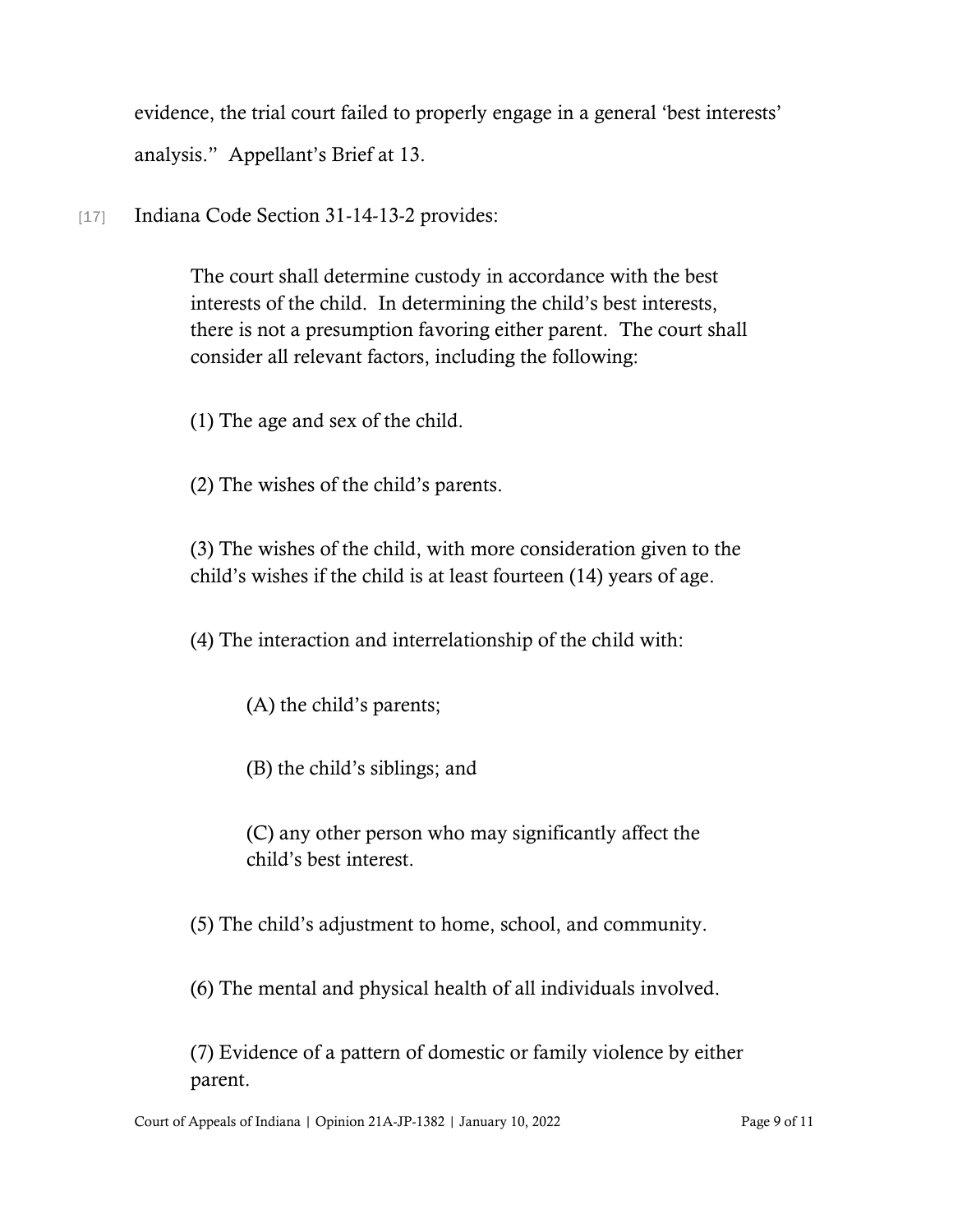(8) Evidence that the child has been cared for by a de facto custodian, and if the evidence is sufficient, the court shall consider the factors described in section 2.5(b) of this chapter.

[18] In turn, Indiana Code Section 31-14-13-2.5(b) sets forth the following factors:

(1) The wishes of the child's de facto custodian.

(2) The extent to which the child has been cared for, nurtured, and supported by the de facto custodian.

(3) The intent of the child's parent in placing the child with the de facto custodian.

(4) The circumstances under which the child was allowed to remain in the custody of the de facto custodian, including whether the child was placed with the de facto custodian to allow the parent seeking custody to:

(A) seek employment;

(B) work; or

(C) attend school.

[19] These statutes contain no requirement that the trial court articulate its reasoning with respect to each factor. That said, the order herein is replete with references to Child's age, adjustment to home and community, interrelationships with the parties and siblings, wishes of the parties, circumstances surrounding Mother's placement of Child with Stepfather, and Stepfather's historical provision of care